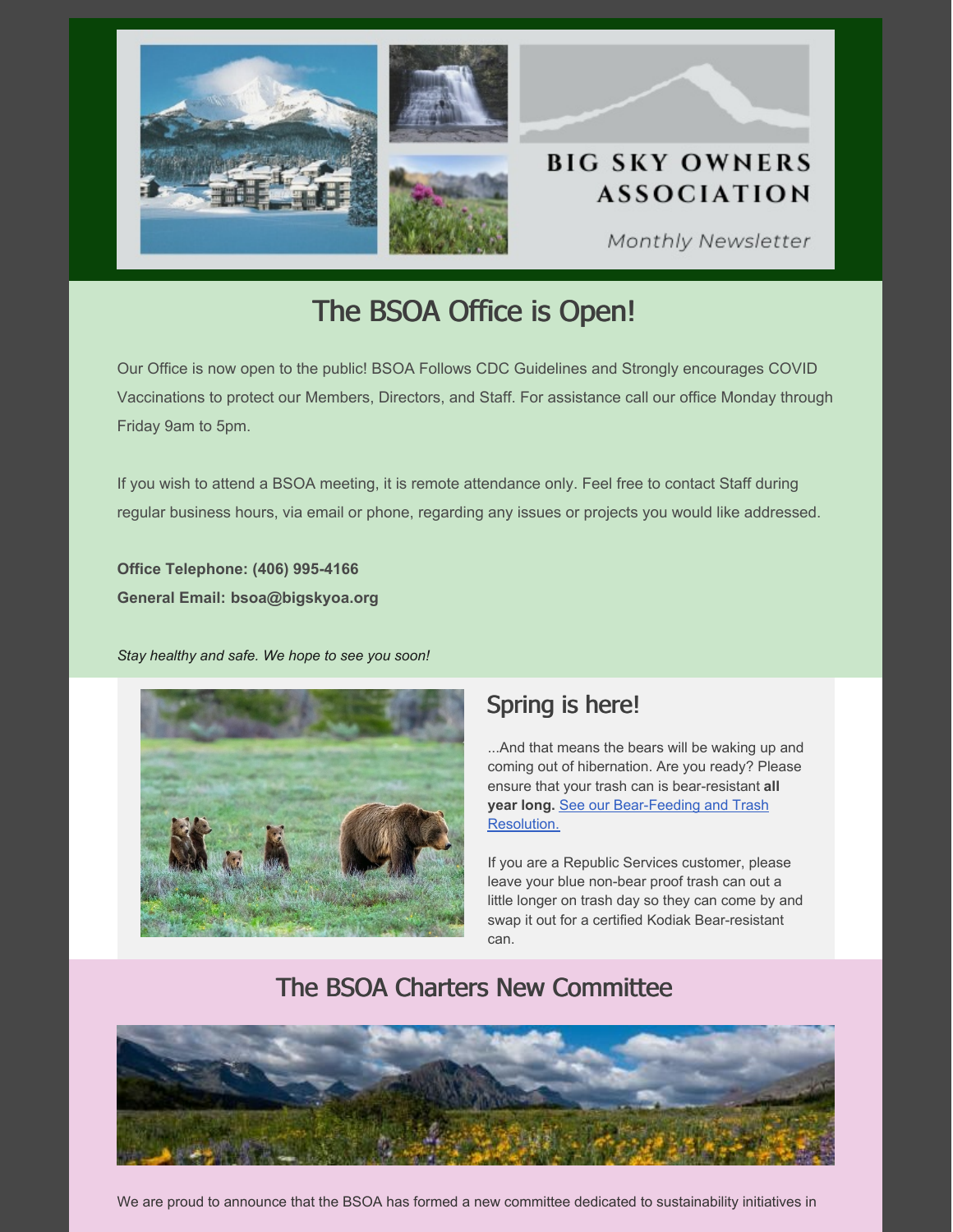the Big Sky Community.

The objective of the Big Sky Owners Association Sustainability Committee (BSOASC) is to:

1.) Inform, encourage, and empower BSOA members and the Big Sky Community to act to minimize energy and water usage, waste, and pollution;

2.) Consult all relevant stakeholders and decision-makers in a thorough and proper evaluation of new developments in the Big Sky area that would have a cumulative impact on water, wastewater, forest heath, wildlife populations, traffic, emergency response / emergency evacuation and quality of life.

3.) Take actions necessary to accomplish the elements above.

Recent efforts of the committee have been focused on the newly proposed Flatiron development, which includes over 2,600 units at the base of Lone Moose Meadows and Thunderwolf chairlifts. The BSOA is not against new development; however, we are engaging with local leaders and a diverse range of agencies to ensure that new developments such as the proposed Flatiron development is appropriately evaluated and will not jeopardize Big Sky's natural resources, evacuation protocols, road safety, and various water features such as wetlands, rivers, and streams.

*Contact Emma at [emma@bigskyoa.org](mailto:emma@bigskyoa.org) for more information.*



## **Montana's Changing Winters**

Lone Mountain SNOTEL 8.880 ft. Snow Water Equivalent 89% of NRCS 1991-2020 Median March 21, 2022, end of day Current Water Year



#### **Snowfall in Big Sky**

You may have noticed the lack of snowpack in the high country and in town. Why did we have lower-than-average precipitation this season? According to the February Water Supply Outlook Report released by the USDA, there were persistent high pressure systems to the south that pushed away the muchneeded storm systems, specifically in Big Sky and greater Southwestern Montana. We are currently at 89% average snow water equivalent (SWE) on Lone Peak. The black line shows the current SWE. Our snowpack continues to hover just below average.

Montana is one of the few places globally whose waters feed three oceans (Atlantic, Pacific, and the Gulf of Mexico). Streamflow relies heavily on meltwater so snowfall can impact a much broader area than just our own state.

#### **Montana Climate Report**

Of course, we can't talk about an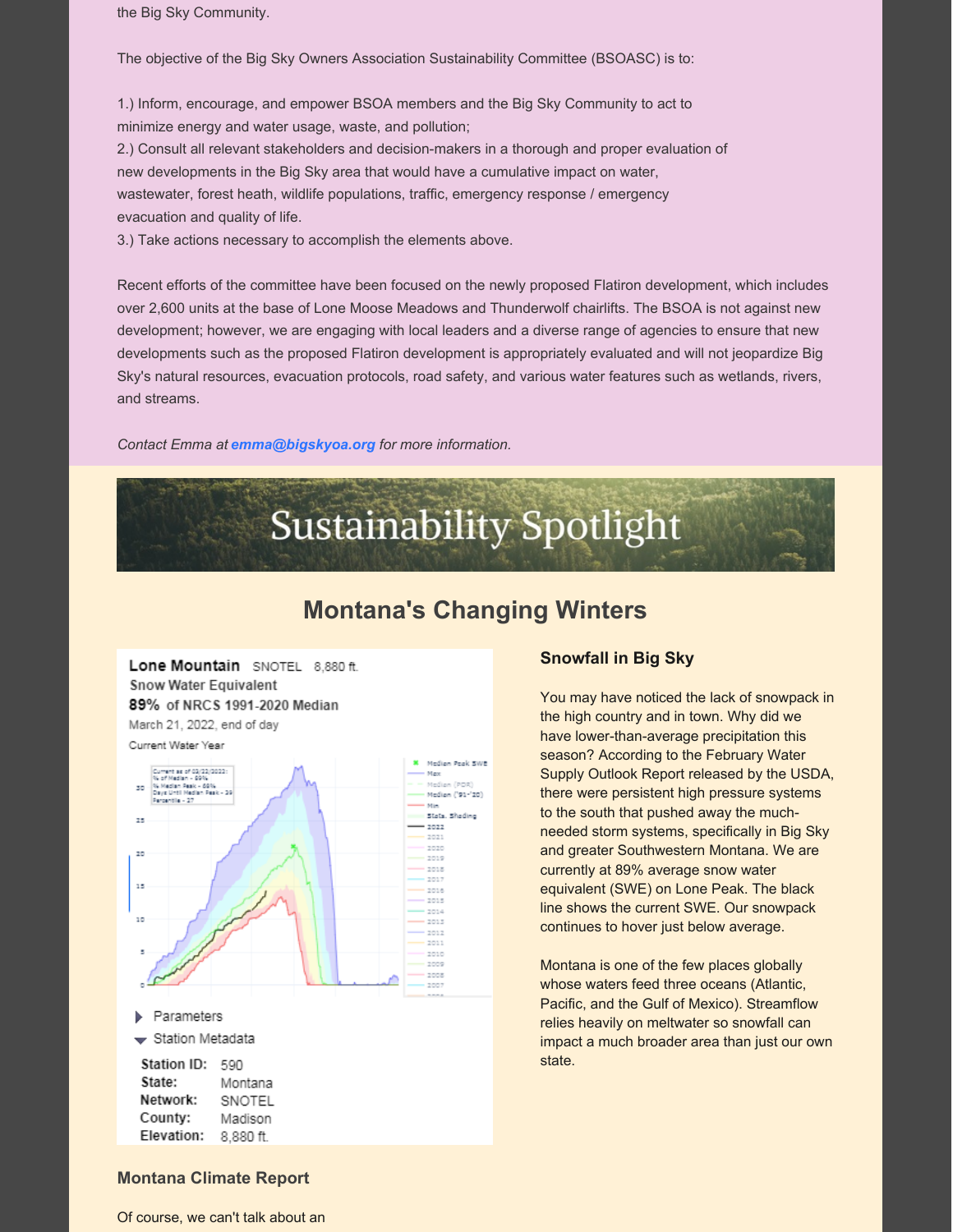abnormally warm and dry winter without addressing Montana's changing climate and long-term projections. Will a slow snow year such as this one become the new norm? A **study done by the National Oceanic and [Atmospheric](https://statesummaries.ncics.org/chapter/mt/)**

**Administration (NOAA[\)](https://statesummaries.ncics.org/chapter/mt/)** says that it could, in fact, become the latest trajectory for our state as of 2022. Temperatures in Montana have risen almost 2.5°F since the beginning of the 20th century, higher than the warming for the contiguous United States as a whole. The first 21 years of this century represent the warmest period on record for Montana.



#### **Montana Tribal Perspectives**

"The rivers are powerful, they have energy and they make things grow. We used to go to the river to communicate with this energy, now we just go there to fish and to swim. Nature used to provide for us, and we put back what we got, but we don't do that anymore. Everything is getting polluted—the air isn't clean anymore. The Earth is trying to tell us that we have to go back to a time when we saw the energy in Earth, when we were *compatible with Nature."*

-G. Bulltail, Crow Elder, Member of the Crow Environmental Health Steering Committee

#### **Local Initiatives**

The BSOA Sustainability Committee is focused on the science, impacts, and resilience to extreme weather events and changing climate in our region.

Current focus areas:

- Disaster preparedness
- New Development
- Water conservation
- Habitat restoration
- Fire fuels reduction
- Invasive species
- Open space preservation

Other organizations such as **Big Sky [SNO](https://www.bigskysno.org/)** are also committed to community resilience and stewardship. SNO's recent **Green House Gas (GHG) [Inventory](https://static1.squarespace.com/static/5fab042f4d06190a0128e012/t/6165e4f00593933ab48f51bc/1634067697296/2019+Big+Sky+GHG+Report.pdf) Repor[t](https://static1.squarespace.com/static/5fab042f4d06190a0128e012/t/6165e4f00593933ab48f51bc/1634067697296/2019+Big+Sky+GHG+Report.pdf)** stated that 35% of GHGs came from residential sources, the highest of all categories in the report.



#### **Fire Adaptive Big Sky**

The BSOA is participating in quarterly meetings with local leaders to formulate a collaborative, cohesive plan to be prepared for a wildfire event in our community. The goal of this working group is to collaborate to build community resiliency and make Big Sky more



**Counties, Resort Tax to Fund Shortfalls for Roadwork**

Counties face shortfalls in Big Sky after TIGER Grant roadwork received two bids that were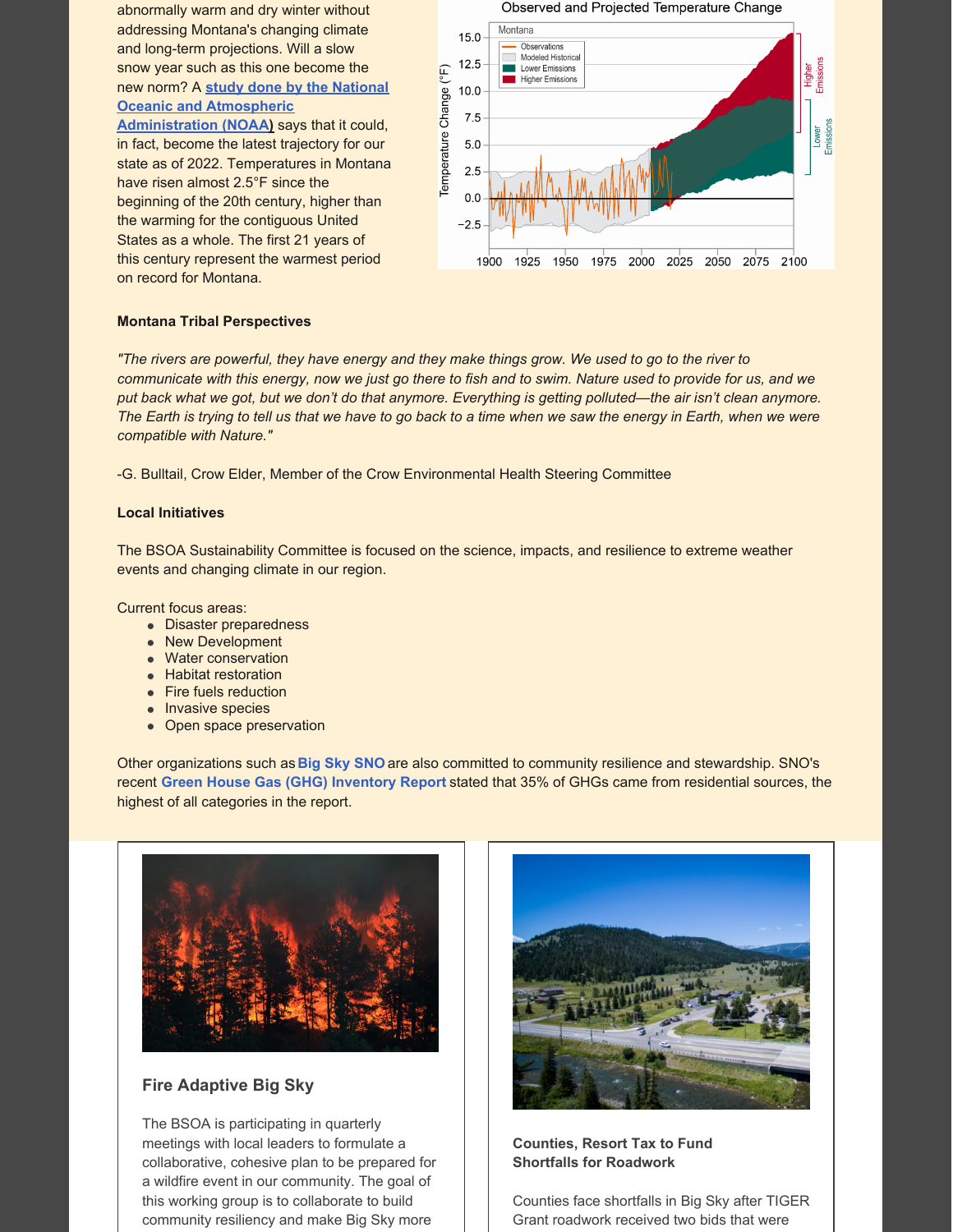fire adapted. The next meeting will be held on April 5th.

The BSOA has and will continue to take an active role in mitigating wildfires where possible. For instance, each year, we invest in the removal of wildfire fuels on our open spaces by working with our local fire department and Montana Conservation Corp. Fuels reduction involves tree trimming, debris clearing, and spacing out vegetation. In addition, the BSOA supports BSFD with outreach and communication for burn bans and fire restrictions, as well as facilitating consultations on fire prevention.

## US 191 Lone Mountain Trail WildlAssessment

Join friends and neighbors collecting information on live wildlife sightings and roadkill along US-191 and Lone Mountain Trail through use of **the [smartphone](https://r20.rs6.net/tn.jsp?f=001zBboJtUdmVWgivPdkU_MLps4i9kumMUBiCv8Ukj3vGCjojB_oBWckde2iDra6tQRdzs3rOm198D-xXATfNl5vtV2TlLz_w3Q9iep3brsCL3pYtQdVGqn4l1QvULO04pI6_4wqJal1uVzqew2ibSWZthe9fkT9W-qwKRHEF_cPa_3Y7u38zjuk9VQ2LygV7kvI-KaRpCzbwOH342tVA_uiMPlpAzpaLRu&c=rHWDnVuEhqTkp4pZ0420eRBjVS6QfHhUOrVY6p2hZvj__I4O9mu1sA==&ch=YgUVOUX54_nWx9RLI5Aql9Zjd-wvGUverny8FcMiRaQI3ar479C2WA==) ROaDS app**. Information on wildlife and transportation conflicts, like animal carcasses collected by maintenance personnel, likely **represent only a fraction of the wildlife** killed on roads and generally do not reflect smaller wildlife species. Since March, community members have collected **more than 450 animal sightings**from Four Corners to West Yellowstone, filling in this data gap.

higher than anticipated. Both counties will have to bridge the gap in funding for the road improvements projected to be made along HWY 64. Many stakeholders are eager to get this project started. Improvements include

- New traffic signal
- 7 new turn lanes
- Pedestrian infrastructure
- **New buses**

#### **Read the full [article](https://www.explorebigsky.com/funding-gap-forces-local-counties-resort-tax-district-to-help-fund-tiger-grant-work/43390) here**



For more information or to participate, visit **The US-191 Wildlife & [Transportation](https://hwy-191-wildlife-and-transportation-assessment-largelandscapes.hub.arcgis.com/) Assessment** website.

# Upcoming County Meetings

We encourage Big Sky residents to speak up and engage with your local leaders about issues that matter most to your community. Here are a few opportunities to make your voice heard.

**Big Sky Meadow Trails, Recreation & Parks Special District - April 1st** Water & Sewer Community Room Friday, April 1st at 9 am

*Learn more about the joint-county district's upcoming plans and projects for our trails in Big Sky.*

#### **Eggs and Issues:Wildlife, Traffic, and Our Impacts and Potential on the Gallatin Canyon & Joint Commissioners Meeting - April 6th**

Wednesday, April 6 - Breakfast at 8:00am | Presentation from 8:30 – 10:00am | 10:00 am - 12:00pm Joint Commissioner Meeting | The Wilson Hotel

"The entrance to Big Sky, the Gallatin Canyon and 191 is the main thoroughfare for our residents, visitors, and 70% of our workforce. The river that flows alongside it and the forest that encompasses it are home to a variety of wildlife. Where nature and the road meet can be an issue. The Big Sky Chamber is inviting the Center for Large *Landscape Conservation, the Gallatin River Taskforce, GoGallatin, and Big Sky SNO to speak to our community* about the impacts of this thoroughfare, work that is being done to mitigate the impacts, and how you can be a *part of the solution."*

**Madison County Planning Board Monthly Meeting - April 25th** Monday, April 25 - 6pm 103 Wallace Street, Virginia City, MT